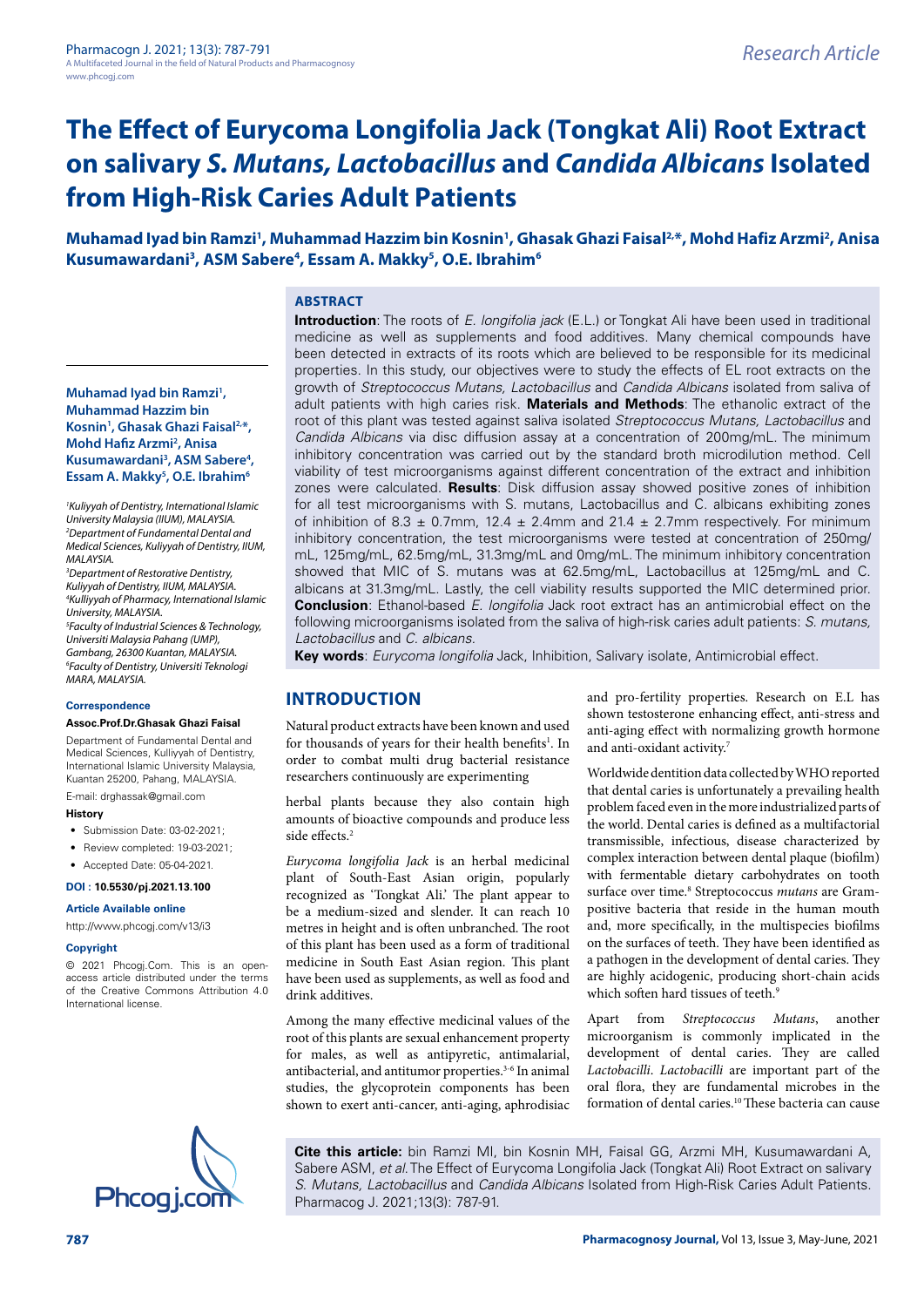bin Ramzi, *et al*.: The Effect of Eurycoma Longifolia Jack (Tongkat Ali) Root Extract on salivary *S. Mutans, Lactobacillus* and *Candida Albicans* Isolated from High-Risk Caries Adult Patients

a decrease in environmental pH until values are less than 4.5 which is less than the critical pH of 5.5.<sup>11</sup>

Caries risk assessment is a form of assessment done in order to determine the probability of a person to have dental caries. The concept of this assessment is grounded on the well-known fact that dental caries is a disease. Dental caries is considered a lifestyle-based disease therefore factors such as habits, socioeconomic background, attitude, etc., strongly influence the disease process and progress.12 According to the American Dental Association (ADA) caries risk assessment, for a patient to be categorized as high caries risk patient, the patient must either clinically present with 3 or more carious lesions or restorations in the last 36 months, have teeth missing due to carious lesions in the past 36 months or have severe dry mouth (xerostomia).

Lastly, another microorganism has been commonly implicated in posing health risks are the *Candida sp.* fungi. *Candida* is an important member of the oral microflora and is present in a high percentage of the general population. It is also recognized as an opportunistic microorganism that has the ability to cause oral diseases such as oral candidiasis. Candida *albicans* is the main causative agent of oropharyngeal candidiasis.<sup>13</sup>

For this research, the objective is to investigate the ability of the *E. longifolia* Jack ethanolic extract to reduce the growth of *S.mutans, lactobacillus and C.albicans* isolated from saliva of high risk caries patients.

# **MATERIALS AND METHOD**

#### Ethical approval

Prior to commencement of sample collection from patients at IIUM Dental Polyclinic, ethical approval was obtained from the IIUM Research Ethics Committee (IREC) on 19 March 2018. (Ref: IIUM/504/14/11/2/ IREC 2018-056).

#### Sample collection

Three samples were collected from adult patient with high caries risk (CRA form modified from American Dental Association, 2011; Scottish Intercollegiate Guideline Network, 2000). The selected patients were briefed with the experiment and consent was obtained prior to sample collection. Following that, 3 mL of unstimulated saliva was collected in a sterile container prior identification of microorganisms.

#### Identification of microorganisms

To identify *S. mutans* and *Lactobacillus* sp., 100 µL of the unstimulated saliva was smeared onto both strips of caries risk test (CRT) kit and incubated at 37 ºC for 24 to 72 hours. Meanwhile, to identify *C. albicans*, the 100 µL of unstimulated saliva was inoculated on CHROMagar followed by incubation at 37 ºC for 24 to 72 h in aerobic condition. Finally, the morphology including the surface appearance, margin, forms, elevation and colour of the colony were recorded.

#### Growth of microorganisms

Using a sterile wire loop, isolated bacteria (*S. mutans* and *Lactobacillus*  sp.) and *C. albicans* were inoculated on Brain Heart Infusion (BHI) agar and Yeast Extract Peptone Dextrose (YEPD) agar, respectively using single colony dilution streaking method. Finally, the plates were incubated at 37 ºC for 24 h in aerobic environment.

# Preparation of stock cultures

#### *Stock cultures preparation of Streptococcus mutans and Lactobacillus*

Using a sterile cotton swab, 3 colonies of *S. mutans* or *Lactobacillus*  sp. from BHI agar were inoculated in a sterile tube containing 10 mL

of BHI broth. The suspension was the mixed thoroughly using vortex mixer and incubated at 37 ºC for 4 to 5 hours. Following incubation, the turbidity of the growth suspension was measured and standardised using spectrophotometer to an optical absorbance 0.1 at a wavelength of 620 nm (OD<sub>620nm</sub> 0.1) that were equivalent to 10<sup>8</sup> cells mL<sup>-1</sup>, and 10<sup>7</sup> cells mL-1 of *S. mutans* and *Lactobacillus* sp., respectively. Finally, the standardised stock cultures were aliquoted into 1 ml sterile vials and stored at -20 ºC for long time storage.

#### *Preparation of Candida albicans stock culture*

Using a sterile cotton swab, three colonies of *C. albicans* from YPD agar were inoculated in a sterile tube containing 10 ml of YEPD broth. The suspension was the mixed thoroughly using vortex mixer and incubated at 37 ºC for 3 to 4 h at 37 ºC. Following incubation, *C. albicans* suspension was standardised to give  $OD_{620nm}$  0.1 that was equivalent to 10<sup>6</sup> cells mL<sup>-1</sup>. The standardised stock cultures were finally pipetted into 1 ml sterile vials and stored at -20 ºC for long time storage.

#### *Preparation of the Eurycoma Longifolia Jack plant extracts*

*Eurycoma longifolia* Jack roots were purchased from a certified supplier. The roots were grinded and extracted with ethanol using Soxhlet method, then the excess ethanol was removed by drying in a rotary evaporator.

#### *Antimicrobial activity of Eurycoma longifolia Jack*

The susceptibility of *S. mutans*, *Lactobacillus* sp. and *C. albicans* towards E*. Longifolia Jack* plant extract were determined using disc diffusion test and broth dilution methods.

#### Disc diffusion assay

Disc diffusion test was carried out. Initally, *S. mutans*, *Lactobacillus* spp. or *C. albicans* colonies were suspended into 5 mL of 0.85% (v/v) of sterile saline. The optical density of the cell suspension was then standardized to an OD<sub>550nm</sub> of 0.1 to give 10<sup>8</sup> cells mL<sup>-1</sup>, 10<sup>7</sup> cells mL<sup>-1</sup> and 10<sup>6</sup> cells mL<sup>-1</sup> of *S. mutans*, *Lactobacillus* sp. and *C. albicans*, respectively. Following that, 100 µL of the suspension was pipetted out and evenly swabbed on Mueller-Hinton (MH) agar (BD, USA). Chlorhexidine (120 µg), ampicillin (120 µg), nystatin (10 µg) and *E. longifolia* extract (20 mg) impregnated paper discs were aseptically placed onto the agar plate and incubated overnight at 37 °C. Finally, the diameter of growth inhibition zone was measured. A disc containing sterile distilled water was also included which serve as the negative control.

#### Minimal inhibitory concentration (MIC)

The minimum inhibitory concentration (MIC) assay was carried out by the standard broth microdilution method in YPD medium according to the Clinical and Laboratory Standards Institute (CLSI) reference method M27-A3. A sterile 96-well plate was labelled W1– W7 horizontally and numbered vertically. Using sterile pipette, 100 µL of YEPD broth was added to W2 through W7 while 100 µL of *E. longifolia* extract (20 mg mL-1) was added into W1 and W2. The plate was slowly agitated to mix the content. Using a sterile pipette, 100 µL of W2 was transferred to W3. Following a thorough mixing, 100  $\upmu\rm L$  of W3 was transferred to W4 and the procedure was continued through until W6. After mixing, 100 µL from W6 was discarded. Lastly, 100 µL of *S. mutans*, *Lactobacillus* sp. or *C. albicans* suspension that was standardized to an OD $_{550nm}$  of 0.1 was aseptically added to W2 through W7. W7 that received no antimicrobial agent and W1 that did not contain microorganism served as the respective negative and positive control for the experiment. The plate was incubated for 24 h at 37 °C. The MIC endpoint was determined as the lowest concentration that caused a significant diminution (≥50% inhibition) of growth relative to the untreated groups.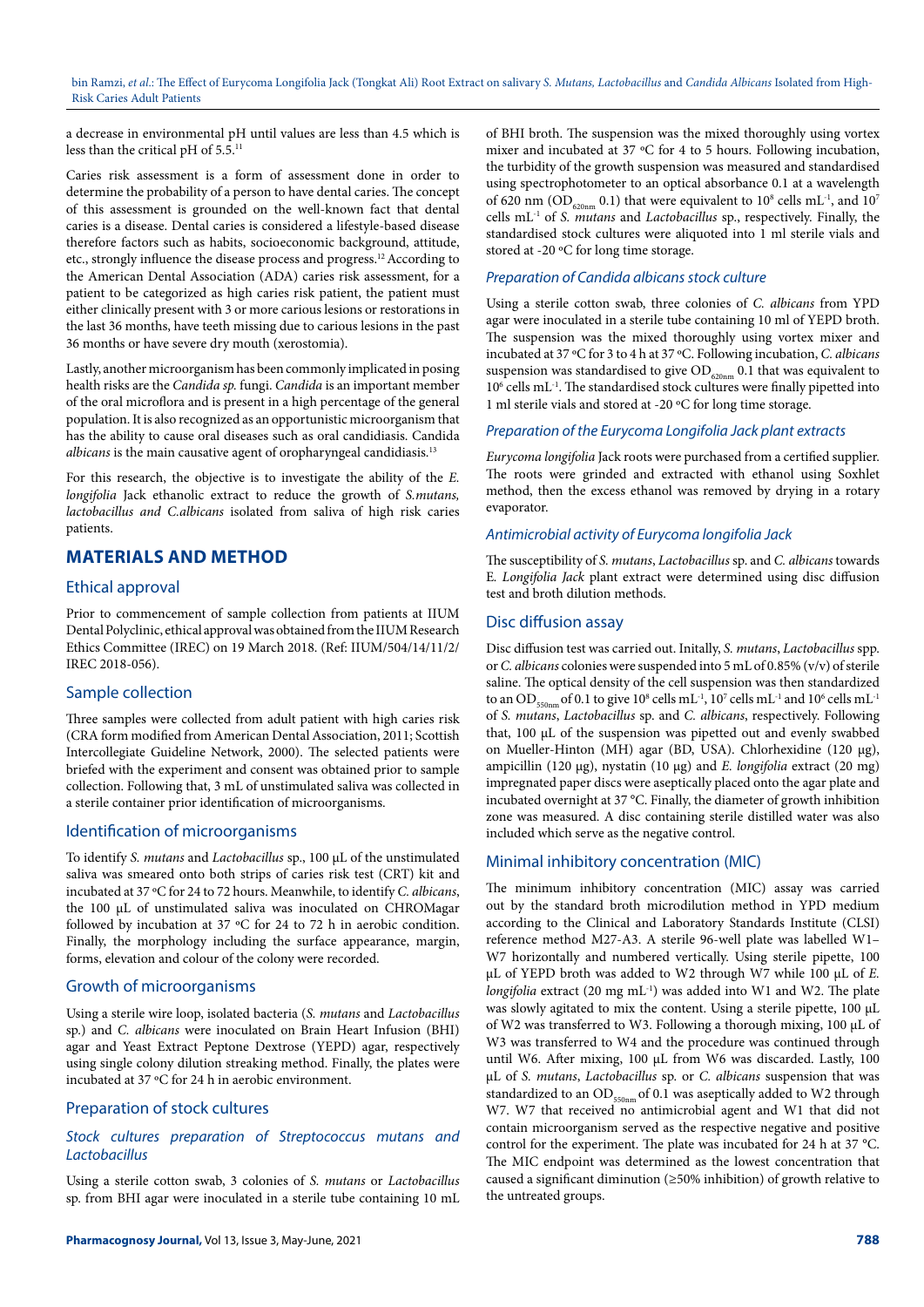bin Ramzi, *et al*.: The Effect of Eurycoma Longifolia Jack (Tongkat Ali) Root Extract on salivary *S. Mutans, Lactobacillus* and *Candida Albicans* Isolated from High-Risk Caries Adult Patients

#### Viability assay

Initially, the biofilm was scraped off to remove adhered cells in the 96 well plate as prepared in MIC. Later, 100 µL of the yeast and bacterial inocula were diluted in YPD broth and BHI broth, respectively. Then, each suspension was serially diluted and inoculated on a similar media and incubated at 37 °C for 24 h. Finally, the total number of colony forming unit (CFU) was determine and recorded.

#### Statistical analyses

Statistical analyses were conducted on SPSS version 25 to compare the susceptibility of of *C. albicans*, *S. mutans* and *Lactobacillus* sp. towards *E. longifolia Jack* using paired ANOVA post-hoc Tukey HSD. The data were considered significant when P<0.05.

# **RESULTS**

# Inhibition zone of *C. albicans, S. mutans* and *Lactobacillus sp.*

In this current study, results showed that both *C. albicans* ATCC and *C. albicans* caries isolate were susceptible to *E. longifolia Jack* (200 mg) with no significant difference was observed (*P>*0.05) between the two strains (Figure 1, Table 1). In addition, *S. mutans* and *Lactobacillus* sp. isolated from caries patient were also susceptible towards *E. longifolia Jack*, with significantly more inhibition observed in *Lactobacillus*  sp. than *S. mutans* (*P<*0.05). The study also exhibited no inhibition of *C. albicans* in both strains towards ampicillin (120 µg). Similarly, no inhibition of *S. mutans* and *Lactobacillus* sp. was observed when treated with nystatin (10 µg). We also observed that *C.albicans* of both strains were significantly more susceptible towards *E. longifolia Jack*  than *S. mutans* that was isolated from caries patient. Interestingly, the inhibition of caries isolated *C. albicans* towards *E. longifolia Jack* was significantly higher than chlorhexidine (120 µg; *P<*0.05), however, no significant different was observed on *C. albicans* ATCC strain (*P>*0.05).

### Minimum inhibitory concentration of *S. mutans, Lactobacillus sp* and *C. albicans* towards *E. longifolia.*

The present study showed that the minimum inhibitory concentration (MIC) of caries isolate *S. mutans,* caries isolate *Lactobacillus* sp., *C. albicans* ATCC and caries isolate *C. albicans*, towards *E. longifolia* Jack extract were 62.5mg/mL, 125 mg/mL, 125 mg/mL and 31.3 mg/ mL, respectively. Caries isolate *C. albicans* exhibited more susceptible towards *E. longifolia* extract compared to *C. albicans* ATCC (Table 2)*.*  Similarly, caries isolate S. *mutans* exhibited more susceptibility to the extract more than caries isolate *Lactobacillus* sp*.*

# Cell viability of *C. albicans, S. mutans* and *Lactobacillus sp.* towards *E. longifolia*

The present study showed that caries isolated *C. albicans* formed more colony forming unit (CFU) compared to *C. albicans* ATCC significantly after 24 h incubation at 37 °C when grown in YPD broth (*P<*0.05; Table 3). Furthermore, *Lactobacillus* sp. formed significantly more biofilms than *S. mutans* isolated from dental caries.

A significant decrease of viable cells was observed for *C. albicans* ATCC when treated with 62.5 mg/mL of *E. longifolia* extract compared to 31.5 mg/mL (*P<*0.05). However, no significant difference was observed between the two concentrations of *E.longfolia* in caries isolated *Lactobacillus* sp. (*P>*0.05; Table 3).

**Table 1: Inhibition zone of** *C. albicans* **ATCC, caries isolates** *C. albicans***, caries isolates** *S. mutans* **and caries isolates** *Lactobacillus* **sp. towards**  *E. Longifolia Jack* **water-based extract, ampicillin, nystatin and chlorhexidine after 24 h incubation at 37 °C. The study was repeated in three biological replicates and three technical replicates (N=9). Standard deviation (SD) is given in the parenthesis.**

|                                   | Inhibition zone (mm) (Mean $\pm$ SD)                                    |                                         |                                      |                                     |  |
|-----------------------------------|-------------------------------------------------------------------------|-----------------------------------------|--------------------------------------|-------------------------------------|--|
| <b>Samples</b>                    | E. Longifolia Jack ethanol-<br>based extract<br>$(200 \text{ mg/disc})$ | <b>Ampicillin</b><br>$(120 \mu q/disc)$ | <b>Nystatin</b><br>$(10 \mu q/disc)$ | Chlorhexidine<br>$(120 \mu q/disc)$ |  |
| C. albicans ATCC                  | 15.0(3.9)                                                               | $\theta$                                | 20.1(4.2)                            | 12.6(1.5)                           |  |
| Caries isolates C. albicans       | 21.4(2.7)                                                               | $\mathbf{0}$                            | 24.4(1.3)                            | 15.8(2.0)                           |  |
| Caries isolates S. mutans         | 8.3(0.7)                                                                | 18.1(0.8)                               | $\Omega$                             | 20.3(4.7)                           |  |
| Caries isolates Lactobacillus sp. | 12.4(2.4)                                                               | 31.0(1.3)                               |                                      | 26.7(7.3)                           |  |

**Table 2: Minimum inhibitory concentration (MIC) of** *C. albicans* **ATCC, caries isolates** *C. albicans***, caries isolates** *S. mutans* **and caries isolates**  *Lactobacillus* **sp. towards** *E. Longifolia Jack* **water-based extract after 24 h incubation at 37 °C. Symbols (+) showed positive inhibition and (–) showed negative inhibition. The study was repeated in three biological replicates and three technical replicates (N=9).**

| <b>Concentration of E.</b><br>longifolia Jack extract (mg/<br>mL | <b>Minimum Inhibitory Concentration (MIC)</b> |                            |                                 |                                     |  |
|------------------------------------------------------------------|-----------------------------------------------|----------------------------|---------------------------------|-------------------------------------|--|
|                                                                  | <b>C.</b> albicans ATCC                       | Caries isolate C. albicans | <b>Caries isolate S. mutans</b> | Caries isolate Lactobacillus<br>sp. |  |
| 250                                                              |                                               |                            |                                 |                                     |  |
| 125                                                              |                                               |                            |                                 |                                     |  |
| 62.5                                                             | $\overline{\phantom{a}}$                      |                            |                                 |                                     |  |
| 31.3                                                             | $\overline{\phantom{a}}$                      |                            | $\sim$                          | $\overline{\phantom{a}}$            |  |
|                                                                  |                                               |                            |                                 | $\overline{\phantom{0}}$            |  |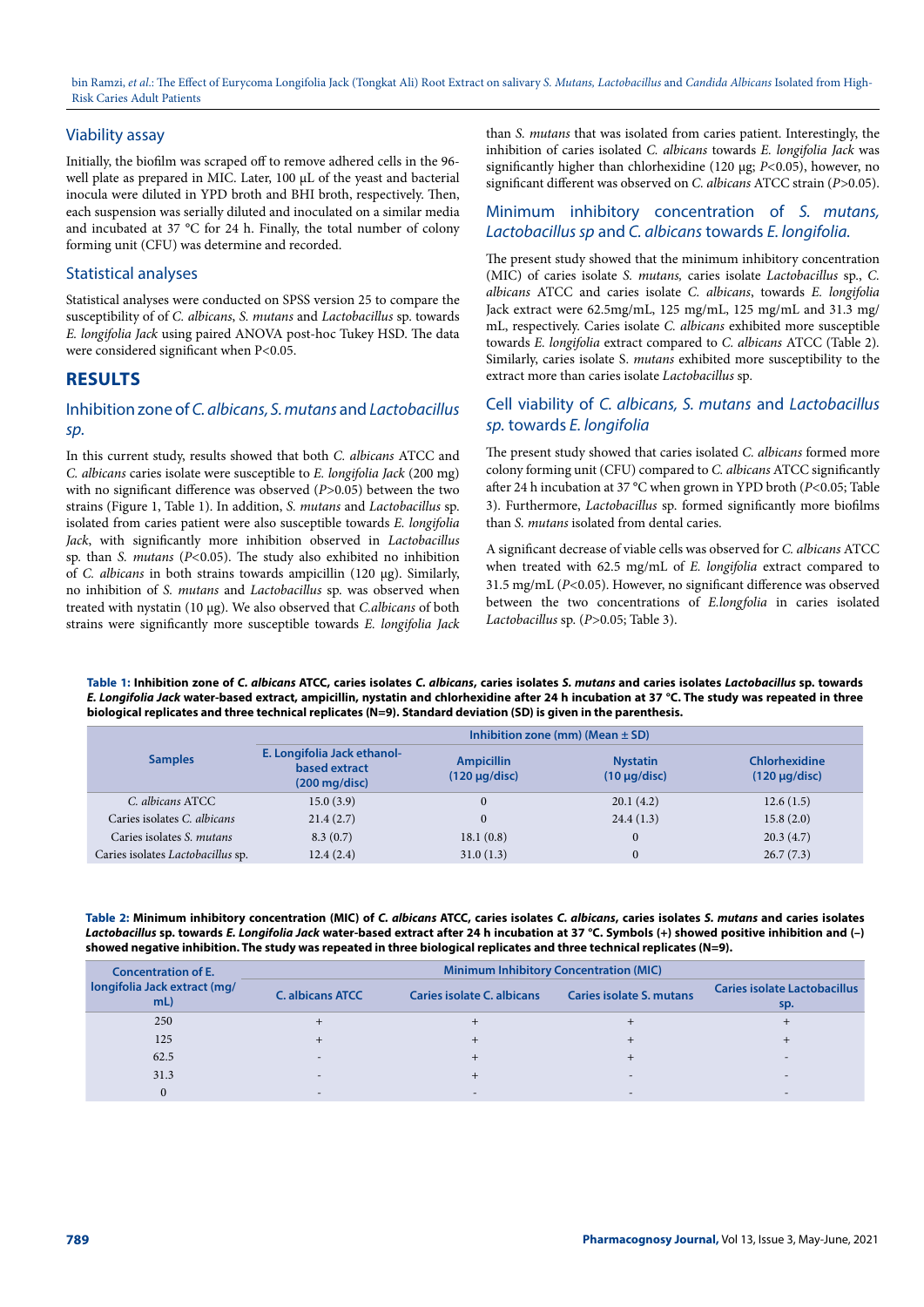**Table 3: Cell viability of** *C. albicans* **ATCC, caries isolates** *C. albicans***, caries isolates** *S. mutans* **and caries isolates** *Lactobacillus* **sp. towards** *E. Longifolia Jack* **water-based extract based on cfu/mL after incubation for 24hr at 37 °C. The study was repeated in three biological replicates and three technical replicates (N=9). Standard deviation (SD) is given in the parenthesis.**

| <b>Concentration of E.</b><br>longifolia Jack extract (mg/<br>mL | Colony forming unit (CFU/mL)               |                                         |                                        |                                          |  |
|------------------------------------------------------------------|--------------------------------------------|-----------------------------------------|----------------------------------------|------------------------------------------|--|
|                                                                  | <b>C.</b> albicans ATCC                    | Caries isolate C. albicans              | Caries isolate S. mutans               | Caries isolate Lactobacillus<br>sp.      |  |
| 250                                                              | $\mathbf{0}$                               | $\mathbf{0}$                            | $\mathbf{0}$                           | $\overline{0}$                           |  |
| 125                                                              | $\mathbf{0}$                               | $\theta$                                | $\mathbf{0}$                           | $\Omega$                                 |  |
| 62.5                                                             | $1.6 \times 10^{6}$<br>$(1 \times 10^5)$   |                                         | $\mathbf{0}$                           | $7.3 \times 10^{7}$<br>$(9 \times 10^6)$ |  |
| 31.3                                                             | $6.9 \times 10^{6}$<br>$(2.2 \times 10^6)$ | $\Omega$                                | $2.0 \times 10^8$<br>$(9 \times 10^7)$ | $7.5 \times 10^7$<br>$(1 \times 10^6)$   |  |
| $\mathbf{0}$                                                     | $12.4 \times 10^7$<br>$(3 \times 10^5)$    | $11.0 \times 10^7$<br>$(2 \times 10^5)$ | $3.5 \times 10^8$<br>$(5 \times 10^6)$ | $7.1 \times 10^7$<br>$(4 \times 10^6)$   |  |





# **DISCUSSION**

In a previous study, the results of the antibacterial activity on different parts of *E. longifolia* in relative to positive control antibiotics against Gram-positive bacteria (*S. aureus, M. leteus, E. faecalis, B. subtilis*) and Gram-negative bacteria (*P. vulgaris, E. coli, S. thyphi*) showed antibacterial activity on the leaves and stem of E. longifolia and not the root.<sup>14</sup>

However, much recently, *E. longifolia* Jack had been discovered that the root of this plant species has exhibited antibacterial and antifungal effects. *E. longifolia* Jack's crude root extract was an effective antibacterial agent with large inhibition zones against five pathogenic strains of *Escherichia coli, Pseudomonas aeruginosa, Staphylococcus aureus, Bacillus subtilis and Shigella felxneri*. 15In another study, ethanolic root extract of *E. longifolia* Jack was tested against two fungi species namely *C. albicans* and *Aspergillus fumigatus*. It was found that *E. longifolia* Jack extract exhibited positive zones of inhibition for both fungi strains.<sup>16</sup>

In this study, ethanol is used as solvent in extracting the active compounds of *E. longifolia* plant. A phytochemical screening of *E. longifolia* root extract has shown the presence of alkaloids, phenolic compounds, terpenoids, flavonoids, cardiac glycosides and proteins.17 Flavonoids well known for their excellent antioxidant properties as well as anti-inflammatory effects.<sup>18</sup> In addition to this, the detection of terpenoids have a great implication to the antimicrobial activity of *E. longifolia* because terpenoids have been referred to as antibiotics, insecticidal, anthelmintic and antiseptic in pharmaceutical industry.19

Alkaloids on the other hand believed to wide range of therapeutic effect including analgesic, bactericidal, antimalarial and antispasmodic activity.20

The results from this study contradicts the study done by Farouk et al 2007 as well as Tzar et al in 2010. This difference in findings may be as a result of the difference in method of extraction of the root of *E. longifolia* Jack plant.

Lactic acid bacteria (LAB) like any other bacteria can exchange genes to enhance their survival in antibiotic-containing habitats.21 In order for horizontal gene transfer to occur via mobile genetic elements, there must be close contact between LAB and other bacteria in the intestine, mucosa or in food. Antibiotic resistance can therefore explain the possibility of why *Lactobacillus* in our experiment appear to have a high minimum inhibitory concentration and is less sensitive to the effects of the *E. longifolia* Jack extract.

As for safety of this plant to be used as a composition in oral health promotion, many studies and reviews have been done to assess the plant's toxicity profile and safe dosage. So far, safety studies that have been carried out showed that if Tongkat Ali (E. longifolia) concentrations are used at therapeutic level, there appear to not have any detrimental effects on human spermatozoa in vitro.<sup>22</sup> In animal studies, no negative effect on the offspring could be found (malformations, body weight or number of the offspring)<sup>23</sup> In addition to this, a study conducted by Li *et al*. shows the calculated acceptable daily intake (ADI) for *E. longifolia*